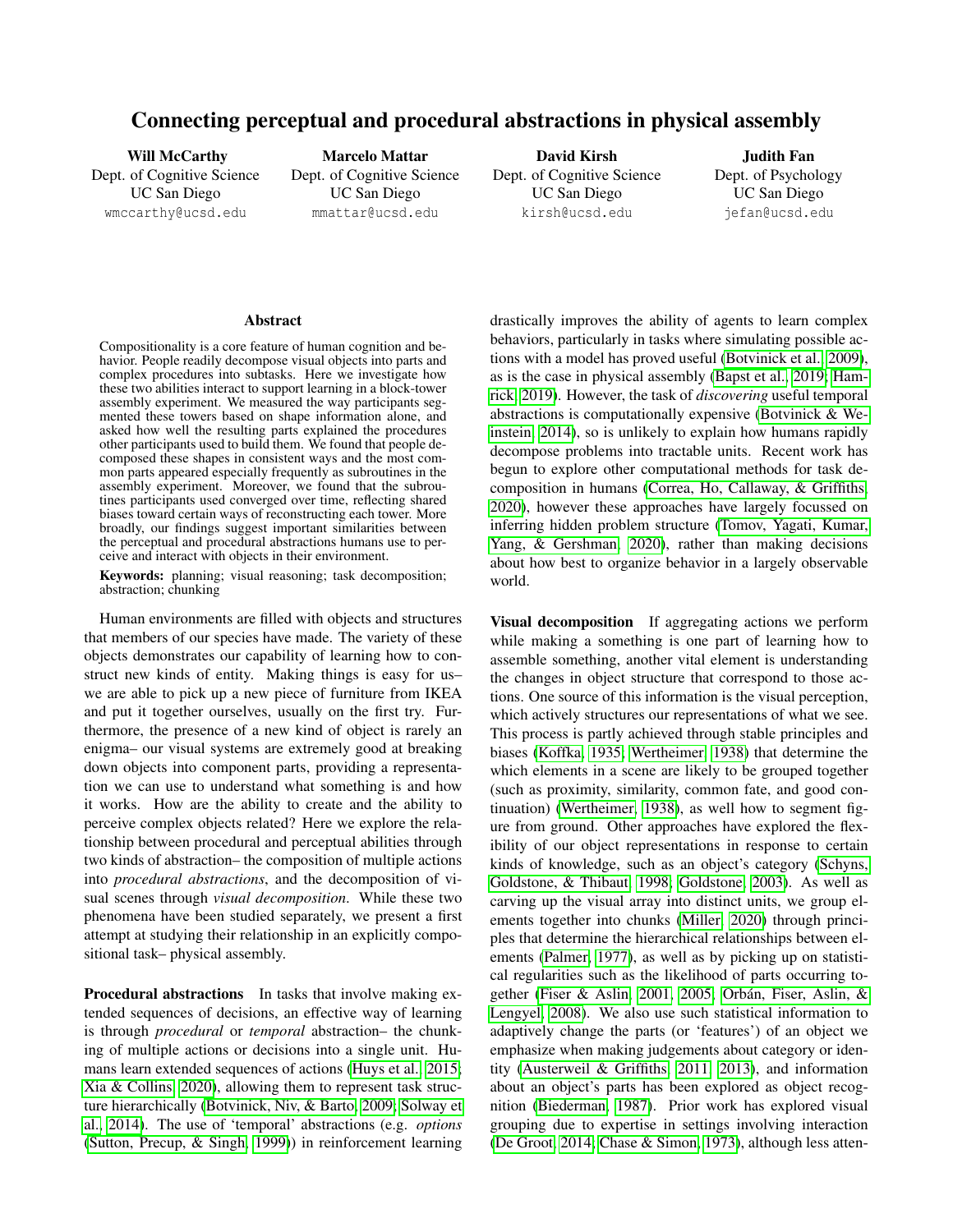tion has been given to how humans adaptively change representations of more meaningful objects over short timescales. Perceptual decomposition is also rarely explored in the context of generative behaviors that involve interacting with object structure.

Generative behaviors and perception The way people perceive objects and the procedures uses to generate them have typically been studied separately, however a growing body of evidence points to a mutually supportive relationship between the two. A number of approaches have explored how generative behavior can lead to more robust perceptual skills, for example in hand-writing [\(James & Gauthier,](#page-6-11) [2006;](#page-6-11) [James, 2017;](#page-6-12) [Zemlock, Vinci-Booher, & James, 2018\)](#page-6-13), and in drawing [\(Fan, Yamins, & Turk-Browne, 2018\)](#page-5-13). The "vision as inverse graphics" [\(Yildirim, Kulkarni, Freiwald,](#page-6-14) [& Tenenbaum, 2015;](#page-6-14) [Kulkarni, Whitney, Kohli, & Tenen](#page-6-15)[baum, 2015\)](#page-6-15) also suggests that generative *representational* formats, a kind that might be learned during assembly experience, can underlie effective recognition [\(Lake, Salakhutdi](#page-6-16)[nov, & Tenenbaum, 2015\)](#page-6-16). Conversely, perceptual abstractions may also support effective decision making in complex tasks. The integration of state abstractions mirroring human visual perception provided a breakthrough in achieving human-level results in video games [\(Mnih et al., 2013,](#page-6-17) [2015\)](#page-6-18), and the object-oriented nature of human cognition has lead researchers to explore the computational benefits of graphbased state representations that highlight relations rather than features [\(Battaglia et al., 2018;](#page-5-14) [Bear et al., 2020\)](#page-5-15). While work in this area has started to explore physical assembly [\(Bapst et](#page-5-1) [al., 2019\)](#page-5-1), whether state abstractions could support rapid discovery of procedural abstractions remains unclear.

Physical assembly In this paper we explore perceptual decomposition as an explanation for people's ability to successfully recreate complex objects with little to no experience. Physical assembly is a natural behavior that requires a continuous back and forth between perception and the active transformation of the thing you are perceiving. Prior work investigating the cognitive mechanisms supporting physical assembly analyzed the people's actions as they attempted to accurately reconstruct 2D block towers, given only an ambiguous silhouette of the tower as reference [\(McCarthy, Kirsh,](#page-6-19) [& Fan, 2020\)](#page-6-19). In a web-based building environment participants were supplied with a fixed set of rectangular blocks, and aimed to recreate the same 8 towers over multiple attempts (*Figure [1](#page-2-0) B, C*. The authors found a great deal of overlap in the sequences of block placements made by participants, even the first time they tried to build each tower. A potential explanation for this is that participants identified many of the same subtasks– namely, specific parts of the silhouette that they reconstructed over a sequence of actions. Here we explore a specific reason for why this might be the case– that participants perceptually decomposed silhouettes in consistent ways, and that they treated these perceptual decompositions as subtasks. To explore this possibility, we present an novel experiment in which a new set of participants were asked to partition the same ambiguous block-tower silhouettes into what they considered were its 'natural subparts' [\(Palmer, 1977\)](#page-6-9). To assess how these parts relate to procedural abstractions, we directly compare them to common subroutines of participants who assembled the same silhouettes out of blocks. In sum, our paper represents a first attempt at delineating the relationship between perceptual and procedural abstractions during physical assembly.

# Methods

We first needed a measure of how people perceptually decomposed silhouette stimuli. Although segmentation-like processes likely occur at multiple points during perception, we were most interested in those that directly influence decisions about how to consrtuct an object. We thus asked participants to identify the "natural subparts" of an object using a different generative task: coloring-in.

Stimuli Participants were presented with the 8 blocktower silhouettes from the *silhouette assembly experiment* [\(McCarthy et al., 2020\)](#page-6-19) (*Figure [1B](#page-2-0),C*). Towers from the assembly experiment were created from a fixed set of rectangular blocks, designed to fit within an 8*x*8 grid-world environment. In our (*decomposition experiment*), this grid was superimposed onto each silhouette, partitioning it into squares that could be filled with a color to delineate the "parts" of the shape (*Figure [1A](#page-2-0)*). Unlike the assembly experiment, silhouettes in the decomposition experiment were centered in a uniform grey box, and participants were not told that the "shapes" presented were silhouettes of stable towers, or that they were generated from a specific set of blocks.

Task Participants were presented with all 8 silhouettes in a randomized order. They were told that there was "no correct way" of decomposing them, but to "color them in according to how you see the parts of the shape", and were encouraged to provide decompositions that "felt natural". Squares were selected by clicking on them individually or, to encourage selection of contiguous regions, by dragging the mouse to select multiple squares. We assessed comprehension with a sequence of practice trials, which involved a range of rectangular and non-rectangular "parts" to avoid biasing participants towards selecting regions of any particular shape. Participants could use up to 9 different colors, and filled the entire silhouette before progressing to the next trial.

Participants 50 US- and UK-based participants were recruited from Prolific. 1 participant was excluded for not following instructions.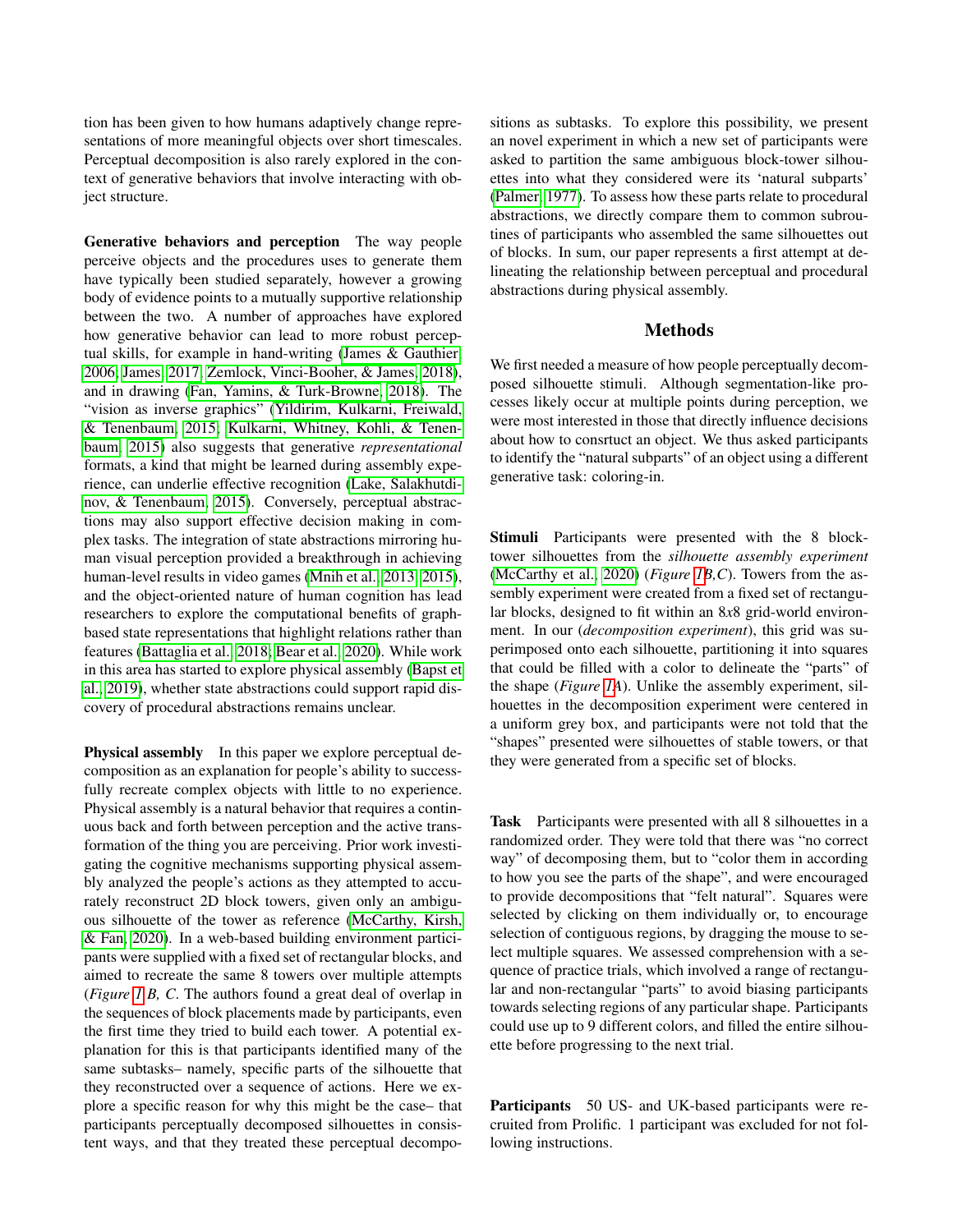

Figure 1: By coloring-in squares (A), participants were asked to segment silhouettes of 2D block towers (B). In a separate assembly experiment, the same silhouettes were reconstructed by placing blocks (C). We identified the most common parts selected by participants in the decomposition experiment (D) (top-left: number of participants who identified part), and compared these with common subroutines used by participants who constructed towers (E) (top-left: proportion of assembly participants who built part over consecutive actions during first assembly attempt).

# **Results**

# Participants decompose silhouettes into consistent parts

Participants produced a single decomposition of each silhouette into a set parts. 63.8% (95% CI: [43.6,83.9]) of the decompositions for each silhouette were unique, confirming that each could be segmented in a variety of ways. Some silhouettes evoked more varied decompositions than others, ranging from one that yielded just 14 unique decompositions (28.6%), to another that was decomposed differently by all 49 participants. The number of parts highlighted in each tower was also highly variable  $(M = 5.39, SD = 0.947)$ , with silhouettes that were identified as having more parts generally receiving a more varied set of decompositions.

Despite the large variety in entire decompositions, there was a great deal of overlap in the parts that participants identified (*Figure [1](#page-2-0) D*). Participants seemed largely biased towards rectangular parts, which made up (82.9%, 95% CI: [81.4,84.6]) of all parts identified, and were particularly well represented among the most frequently identified parts– of the 8 most commonly identified across all 8 silhouettes, only two were not rectangular. Still, a substantial portion of the *unique* parts identified were non-rectangular 39.8% (95% CI: [28.5,51.1]). These were typically shared across fewer decompositions– 2.24 (95% CI:  $[1.11, 3.36]$ ) compared to 7.11 (95% CI: [4.86,9.35]) for rectangular parts– suggesting that participants shared some common strategies for decomposing silhouettes into rectangles among more idiosyncratic ways of decomposing the silhouettes into less regular shapes, in line with prior work suggesting a bias towards geometric <span id="page-2-0"></span>simplicity in perceptual organization. This may explain another feature of the parts identified: that a large proportion of the them (22.4% (95% CI: [18.7,26.0])) were of the same shape as one of the 5 kinds of blocks used to generate the towers. This may be surprising, given that participants in the decomposition task did not know that the silhouettes were generated from rectangular blocks, let alone the dimensions of those blocks, and may suggest that perceptual decomposition provides relatively accurate clues about the underlying structure of towers in the assembly experiment.

# How well do commonly identified parts explain assembly behavior?

We suspected that such clues may have helped participants accurately reconstruct towers in the assembly experiment [\(McCarthy et al., 2020\)](#page-6-19). In particular, we hypothesized that perceptual decomposition defined regions of the silhouettes that participants would be likely to construct over a sequence of block placements. We therefore inspected the actions made by participants in the assembly experiment for *contiguous subsequences of block placements* that generated the parts identified in the decomposition experiment. Because this is a between-subject comparison, and the less frequently identified parts from the decomposition experiment seemed to reflect more idiosyncratic strategies, we limited our search to the *k* most common parts from each tower, where *k* was selected to include 85% of all parts identified, giving us up to  $k = 28$  parts for each tower.

More common parts built more frequently 31.9% (95%) CI: [21.9,41.9]) of the *common parts* did not appear recon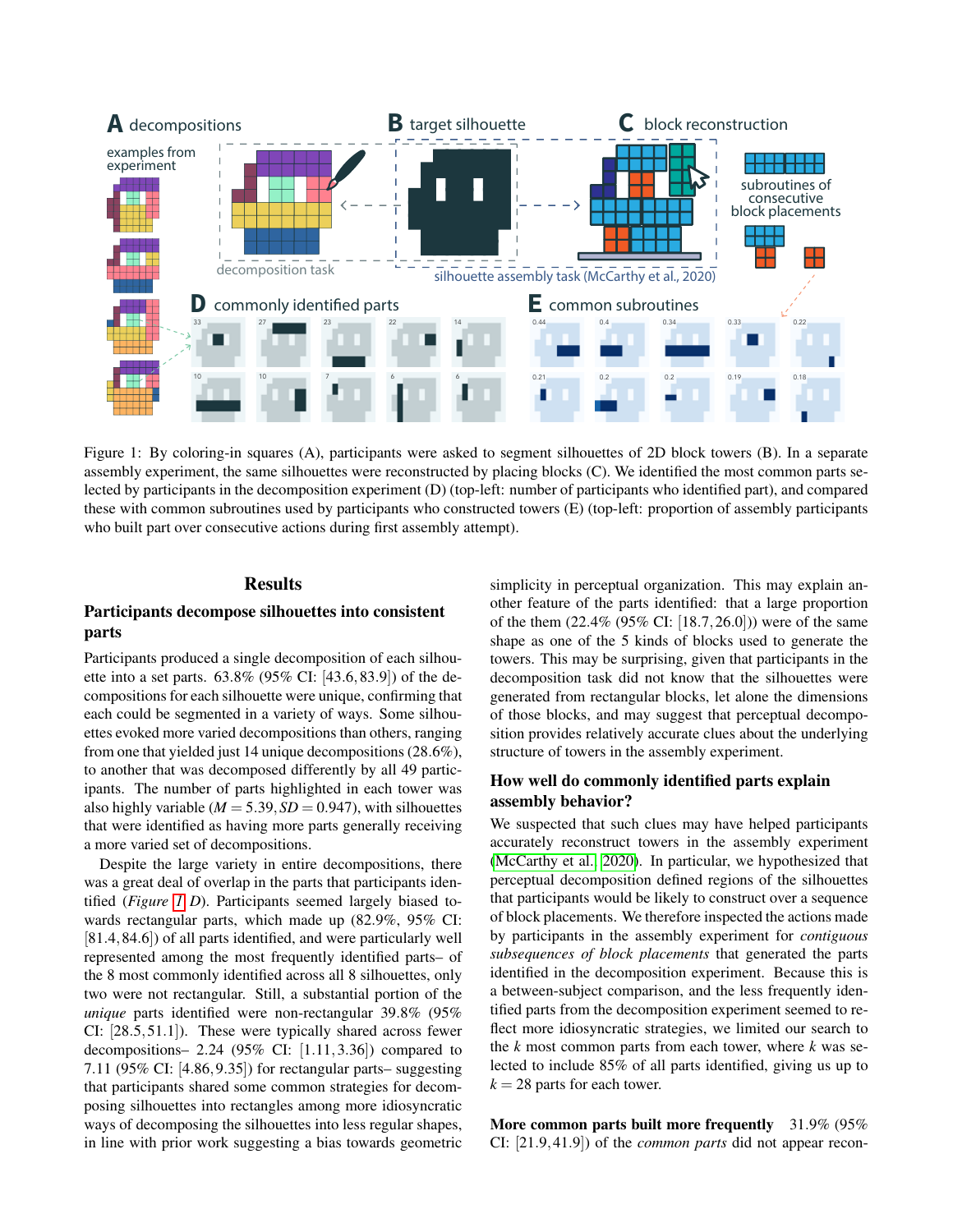structions at all. Qualitative analysis revealed that many of these parts would have been impossible to build with the set of blocks available in the building study, for example because they contain the wrong number of grid squares or would be physically unstable. In other words, some of the ways participants segmented the silhouettes do not correspond to valid task decompositions for the assembly experiment, and additional work is needed to assess the extent to which systematic errors in the assembly experiment can be explained by these structural parses. The majority of the common parts (68.1% 95% CI: [58.1,78.1]) did appear in building procedures, consistent with perceptual decomposition playing some role in identifying subtasks in the assembly experiment.

To better understand how parts from the decomposition experiment relate to assembly behavior, we analyzed how often parts were built at different points in the assembly experiment. Each participant in the assembly experiment attempted to recreate half of the silhouettes 2 times, and the other half 4 times. As prior work revealed no substantial differences between final reconstructions of towers attempted 2 times and those attempted 4 times, we collapsed across conditions and compared *first* and *final* building attempts from both groups. We fit a linear mixed effects model predicting the proportion of tower reconstructions that contained each part, limiting our search to those parts that were built at least once. We included fixed effects for attempt (first vs. final) and the number of times the part was identified in the perceptual experiment, and random intercepts and slopes for each tower. Also consistent with our hypothesis that perceptual decomposition contributes to subtask selection, we found that parts that were more frequently identified in the decomposition experiment were also built more frequently in the assembly experiment  $(b = 0.01074, t = 9.87, p < 0.001).$ 

Change in prevalence of parts with assembly practice We also found that the parts identified in the decomposition experiment were built more frequently in *final* attempts than in first attempts ( $b = 0.0449$ ,  $t = 2.18$ ,  $p = 0.0302$ ) of the assembly experiment. Two prior findings may explain this result. Firstly, participants in the assembly experiment built more complete and accurate towers in their final attempts. As parts from the decomposition experiment are necessarily regions *within* the silhouette, the more blocks that are placed within a silhouette, the more likely it is for a part to be built. Secondly, participants' used increasingly consistent sets of actions throughout the experiment, which may be the due to a set of subroutines becoming more common with practice. We thus decided to analyze the subroutines that participants used in the assembly experiment, first to assess whether they do become more consistent throughout the experiment, and second to see how they relate to the parts identified in the decomposition experiment.



<span id="page-3-0"></span>Figure 2: (A) Common subroutines occurred across more participants' reconstructions in final attempts, compared to first (lines are different towers). (B) Those subroutines that were also commonly identified parts were more strongly shared across participants.

#### Use of subroutines in assembly behavior

To measure the use of subroutines throughout the experiment, we identified the parts of each structure that were most likely to be built over a contiguous sequence of actions, and obtained a reliable measure of their consistency across participants using leave-one-out (LOO) cross validation. We found the 12 most common parts generated by sequences of 1 to 5 block placements, from the reconstructions of  $N - 1 = 48$ assembly experiment participants, and recorded whether or not each of these common parts was also constructed (across any sequence of block placements) by the remaining 'left-out' participant. As the frequency of subroutines could possibly change throughout the experiment, common subparts were identified separately for first and final attempts. This process was repeated for all participants, yielding a set of common *subroutines* along with a proportion of left-out participants that used them (e.g. *Figure [1](#page-2-0) E*), allowing us to calculate an aggregate measure of the consistency of subroutines used in an attempt, as well as identify which of the most common subroutines were also parts identified in the decomposition task.

To assess whether participants' final reconstructions contained more consistent subroutines than their initial ones, we fit a logistic linear mixed-effects model predicting whether each common subroutine appeared in the building procedure of the left-out participant. We included fixed effects for attempt (i.e., first, final) and number of block placements, an interaction term between the two, random intercepts and slopes for each tower, as well as a random intercept for participant. We found that larger subroutines were less likely to be shared by multiple participants than smaller subroutines (*b* = −0.699, *t* = −53.4, *p* < 0.001), as expected. Neverthe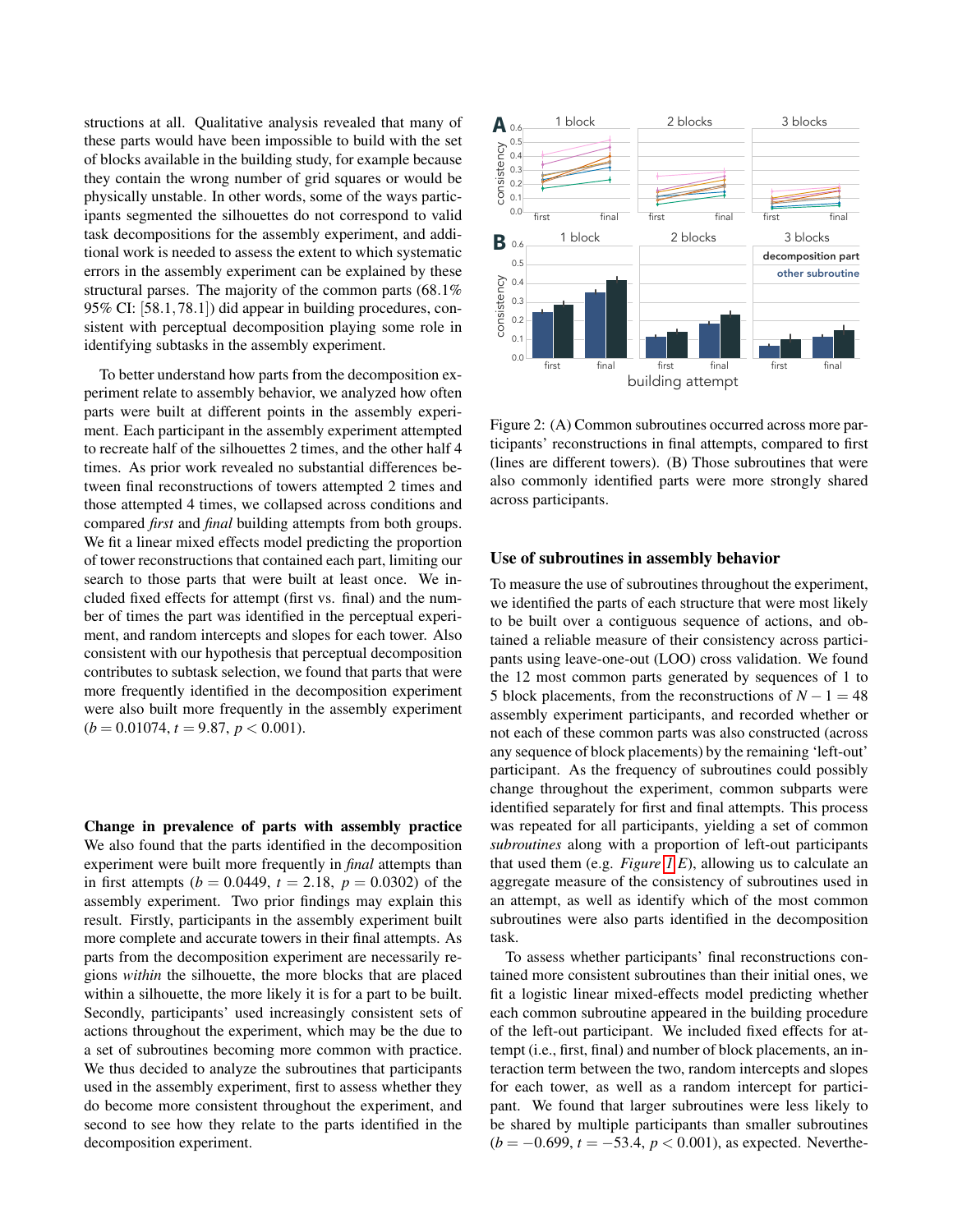less, participants shared a modest number of subroutines in their initial building attempts: single-block subroutines appeared in 19.8% (95% CI [14.5 26.4]), two-block subroutines in 10.9% (95% CI [7.77 15.1]), and three-block subroutines in 5.74% (95% CI [4.02 8.13]) of attempts (*Figure [2](#page-3-0) A*). These results indicate that participants do reconstruct towers by building some of the same parts, even when building the tower for the first time. More revealingly, the subroutines used by different participants were more consistent in final attempts than in first attempts ( $b = 0.407$ ,  $t = 4.43$ ,  $p < 0.001$ ) (*Figure [2](#page-3-0) A*). This suggests that the parts identified in the decomposition experiment are built more frequently across the assembly experiment because they make up some of the subroutines that participants build more consistently throughouta possibility we explore more in the next section. We also found a reliable interaction between number of blocks and attempt ( $b = 0.0754$ ,  $t = 4.54$ ,  $p < 0.001$ ), which may reflect a greater increase in agreement about how to reconstruct larger parts of the towers.

## How do common subroutines relate to decomposition behavior?

Commonly identified parts built more than other subroutines To see whether participants were more likely to discover subroutines specifically for constructing parts identified during decomposition, we augmented the subroutine model from above with a binary variable indicating whether or not each subroutine reconstructed a commonly identified part in the decomposition experiment. This version of the model yielded a similar pattern of results as the previous model (attempt ( $b = 0.365$ ,  $t = 0.0952$ ,  $p < 0.001$ ), number of blocks (*b* = −0.670, *t* = −49.7, *p* < 0.001), interaction (*b* = 0.0839,  $t = 4.89$ ,  $p < 0.001$ )). We found a slight, but statistically insignificant, interaction between attempt and being a common part ( $b = 0.0985$ ,  $t = 1.85$ ,  $p = 0.0634$ ), suggesting that the convergence of subroutines was not primarily driven by convergence to these parts. However, subroutines that were parts were built by more participants across the board ( $b = 0.376$ ,  $t = 9.38$ ,  $p < 0.001$ ) (*Figure [2](#page-3-0) B*), suggesting that the way people visually decompose silhouettes plays an important but stable role in the selection of subroutines throughout.

#### Common subroutines form part of accurate reconstruc-

tions Finally, we sought to better characterize the subroutines that become more and less consistent with practice. We visualized subroutines with the greatest increases and decreases in prevelance from first to final attempt *Figure [3](#page-4-0)*. Several of the greatest decreases in consistency were from subroutines that extended beyond the silhouettes, supporting the idea that convergence in subroutines is partly achieved by participants pruning systematic errors from the space of actions they consider. Furthermore, we found that many of the largest increases in consistency came from subroutines representing individual block placements (rectangles of 1x2, 2x1, 2x2, 2x4, and 4x2 grid squares), many of which were required to perfectly reconstruct the tower they were attempting.

Finally, prior work showed that the more accurately a participant built a tower in one attempt, the less they would update their procedure in the following attempt [\(McCarthy et](#page-6-19) [al., 2020\)](#page-6-19), suggesting that subroutines that form part of a successful reconstruction may be less affected by assembly practice. We therefore reran the analysis from the previous section on just the perfectly reconstructed towers in the assembly dataset, removing the part indicator variable. We found that common subroutines from these towers were shared by a greater proportion of reconstructions overall– in first attempts single-block subroutines appeared in: 56.0% (95% CI [0.474, 0.642]) of left-out reconstructions; two-block: 41.4 % (95% CI [33.5, 49.8]); and 3-block: 28.3% (95% CI [21.9, 35.6]). Additionally, and consistent with prior work demonstrating that successful procedures are updated less, the subroutines used to create perfect reconstructions did not become more consistent with practice ( $b = 0.0363$ ,  $t = 0.270$ ,  $p = 0.788$ ), and instead remained at high levels of consistency. This suggests that the convergence we observed in the whole set of reconstructions is mainly driven by participants updating their unsuccessful attempts to include those subroutines used throughout by participants who originally reconstructed the tower successfully– namely those that are necessary to accurately reconstruct the towers.



Figure 3: Common subroutines with greatest difference in occurrences between first and final assembly attempts (change in proportion shown top left), for one silhouette. Subroutines that extended beyond the silhouette became less common (orange), and subroutines for accurately recreating the silhouettes became more common (blue).

### <span id="page-4-0"></span>**Discussion**

In this paper we presented a paradigm for measuring detailed aspects of decomposition, and explored its relationship to physical assembly behavior. We found a great deal of consistency among the parts identified by participants, but enough variability among entire decompositions to suggest that different decompositions may contribute to differences in reconstruction procedures. We also found that parts that were more frequently identified in the decomposition experiment were more likely to be built by different participants assembling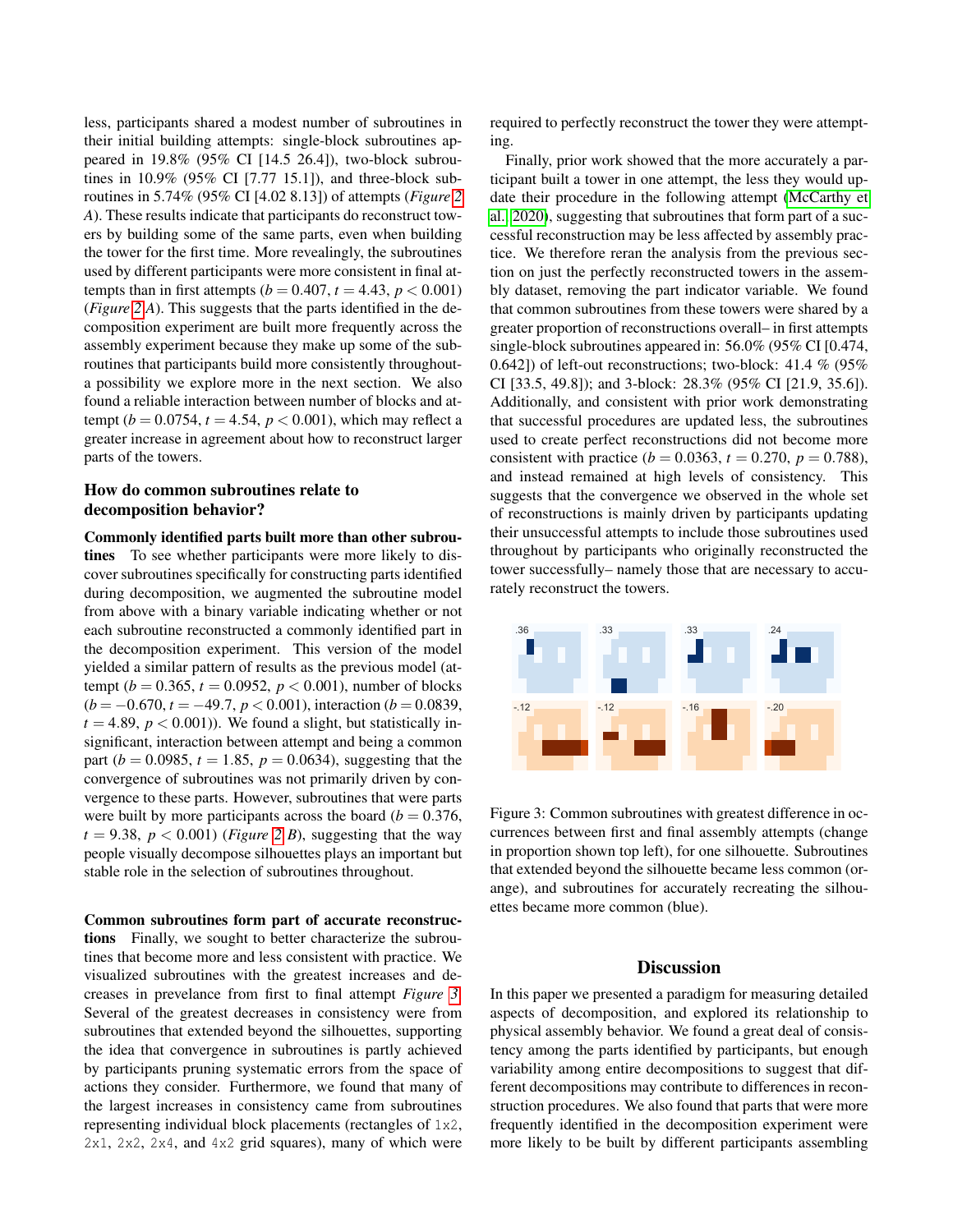the same towers out of blocks. Moreover, participants assembled towers using increasingly consistent sets of subroutines throughout the experiment and, of these, the most consistent were also identified in the decomposition task.

Our study suggests a relationship between the actions people perform when making an object and the way people perceptually decompose those objects. Illuminating this relationship could have consequences for our understanding of how we rapidly learn to construct new kinds of entities, and more generally for how we utilize the visual system to solve complex problems. The phenomena studied here may also hold implications for algorithmic accounts of abstraction, that have traditionally treated 'state' and 'temporal' abstractions as distinct, as well as raise questions about the content and format of the internal representations that are used to support perception and action.

Our results suggests several avenues for clarifying the underlying relationship between perceptual decomposition and procedural abstraction. Firstly, while we observed a bias towards geometrically simple units that is in line with prior work on perceptual organization, the extent to which our decomposition task is a reliable measure of *perceptual* decompositions is unclear. Evaluating existing models of perceptual segmentation on the decompositions yielded in our task may help disentangle the contributions of perceptual decomposition and the coloring-in task that participants performed. This initial investigation could be augmented to clarify how people represent the parts of an object. For example, where the current study measured decompositions from participants that were naive to the physical structure of the towers, participants that knew that the shapes they were building were subject to gravity, or made from rectangular blocks, may segment them differently. Such studies could reveal the contribution of different kinds of representation on task decomposition. The experiments presented in this paper also provide the tools for exploring how generative experience changes the way people parse and interpret the parts of a physical structure. Such studies may have implications for theories of how perceptual representations and procedural knowledge interact in the mind, as well as the many natural behaviors that rely on a tight coordination between them.

#### Acknowledgments

Thanks to Felix Binder, and the members of the Cognitive Tools Lab at UC San Diego for helpful discussion. This work was supported by NSF CAREER Award #2047191 to J.E.F.

> All code and materials available at: [https://github.com/cogtoolslab/](https://github.com/cogtoolslab/block_construction) block [construction](https://github.com/cogtoolslab/block_construction)

## References

<span id="page-5-8"></span>Austerweil, J. L., & Griffiths, T. L. (2011). A rational model

of the effects of distributional information on feature learning. *Cognitive psychology*, *63*(4), 173–209.

- <span id="page-5-9"></span>Austerweil, J. L., & Griffiths, T. L. (2013). A nonparametric bayesian framework for constructing flexible feature representations. *Psychological review*, *120*(4), 817.
- <span id="page-5-1"></span>Bapst, V., Sanchez-Gonzalez, A., Doersch, C., Stachenfeld, K. L., Kohli, P., Battaglia, P. W., & Hamrick, J. B. (2019). Structured agents for physical construction. *36th International Conference on Machine Learning, ICML 2019*, *2019-June*, 722–732.
- <span id="page-5-14"></span>Battaglia, P. W., Hamrick, J. B., Bapst, V., Sanchez-Gonzalez, A., Zambaldi, V., Malinowski, M., ... Pascanu, R. (2018). Relational inductive biases, deep learning, and graph networks. , 1–40. Retrieved from [http://](http://arxiv.org/abs/1806.01261) [arxiv.org/abs/1806.01261](http://arxiv.org/abs/1806.01261)
- <span id="page-5-15"></span>Bear, D. M., Fan, C., Mrowca, D., Li, Y., Alter, S., Nayebi, A., ... others (2020). Learning physical graph representations from visual scenes. *arXiv preprint arXiv:2006.12373*.
- <span id="page-5-10"></span>Biederman, I. (1987). Recognition-by-components: a theory of human image understanding. *Psychological review*, *94*(2), 115.
- <span id="page-5-0"></span>Botvinick, M. M., Niv, Y., & Barto, A. G. (2009). Hierarchically organized behavior and its neural foundations: a reinforcement learning perspective. *Cognition*, *113*(3), 262–280.
- <span id="page-5-3"></span>Botvinick, M. M., & Weinstein, A. (2014). Model-based hierarchical reinforcement learning and human action control. *Philosophical Transactions of the Royal Society B: Biological Sciences*, *369*(1655). doi: 10.1098/rstb.2013.0480
- <span id="page-5-12"></span>Chase, W. G., & Simon, H. A. (1973). Perception in chess. *Cognitive psychology*, *4*(1), 55–81.
- <span id="page-5-4"></span>Correa, C. G., Ho, M. K., Callaway, F., & Griffiths, T. L. (2020). Resource-rational Task Decomposition to Minimize Planning Costs. *arXiv*. Retrieved from [http://](http://arxiv.org/abs/2007.13862) [arxiv.org/abs/2007.13862](http://arxiv.org/abs/2007.13862)
- <span id="page-5-11"></span>De Groot, A. D. (2014). *Thought and choice in chess* (Vol. 4). Walter de Gruyter GmbH & Co KG.
- <span id="page-5-13"></span>Fan, J. E., Yamins, D. L., & Turk-Browne, N. B. (2018). Common object representations for visual production and recognition. *Cognitive science*, *42*(8), 2670–2698.
- <span id="page-5-6"></span>Fiser, J., & Aslin, R. N. (2001). Unsupervised statistical learning of higher-order spatial structures from visual scenes. *Psychological Science*, *12*(6), 499–504. doi: 10.1111/1467-9280.00392
- <span id="page-5-7"></span>Fiser, J., & Aslin, R. N. (2005). Encoding multielement scenes: Statistical learning of visual feature hierarchies. *Journal of Experimental Psychology: General*, *134*(4), 521–537. doi: 10.1037/0096-3445.134.4.521
- <span id="page-5-5"></span>Goldstone, R. L. (2003). Learning to perceive while perceiving to learn. *Perceptual organization in vision: Behavioral and neural perspectives*, *233278*.
- <span id="page-5-2"></span>Hamrick, J. B. (2019). Analogues of mental simulation and imagination in deep learning. *Current Opinion in Behavioral Sciences*, *29*, 8–16. doi: 10.1016/j.cobeha.2018.12